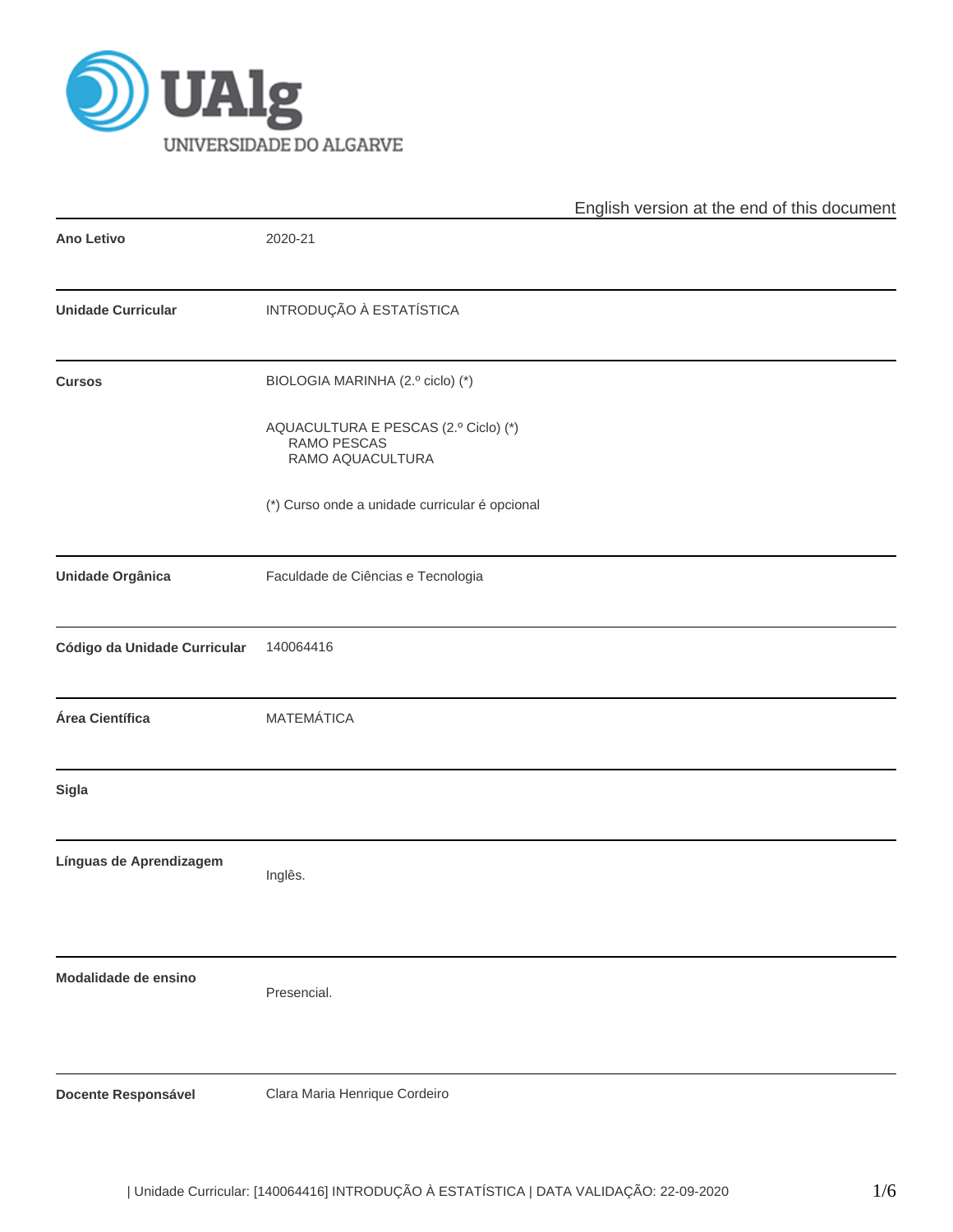

| <b>DOCENTE</b>                | <b>TIPO DE AULA</b> | <b>TURMAS</b> | <b>TOTAL HORAS DE CONTACTO (*)</b> |  |  |
|-------------------------------|---------------------|---------------|------------------------------------|--|--|
| Clara Maria Henrique Cordeiro |                     | TD1           |                                    |  |  |

\* Para turmas lecionadas conjuntamente, apenas é contabilizada a carga horária de uma delas.

| <b>ANO</b><br><b>PERIODO DE FUNCIONAMENTO*</b> |     | <b>HORAS DE CONTACTO</b> | <b>HORAS TOTAIS DE TRABALHO</b> | <b>ECTS</b> |
|------------------------------------------------|-----|--------------------------|---------------------------------|-------------|
|                                                | . ت | 21TP                     | 78                              |             |

\* A-Anual;S-Semestral;Q-Quadrimestral;T-Trimestral

### **Precedências**

Sem precedências

# **Conhecimentos Prévios recomendados**

Conhecimentos elementares de Matemática.

# **Objetivos de aprendizagem (conhecimentos, aptidões e competências)**

O aluno deverá saber os conceitos de variável aleatória, distribuição de probabilidade, valor esperado e variância. Explicar a importância da distribuição normal como distribuição de amostragem. Compreender o teorema do limite central. Saber os conceitos gerais de estimação de parâmetros de uma população. Explicar as propriedades mais importantes dos estimadores pontuais. Construir e interpretar intervalos de confiança para a média e variância de uma população. Testar hipóteses para a média e variância de uma população. Utilizar o valor-p num teste de hipóteses. Calcular a potência do teste, a probabilidade do erro do tipo II e a dimensão da amostra. Explicar a relação entre intervalos de confiança e testes de hipóteses. Utilizar a regressão linear simples para a construção de modelos empíricos de dados. Testar hipóteses e construir intervalos de confiança para os parâmetros de regressão.

#### **Conteúdos programáticos**

Conceitos básicos de estatística

Distribuições Amostrais

Estimação Pontual

Intervalos de Confiança Testes de hipóteses Regressão Linear Simples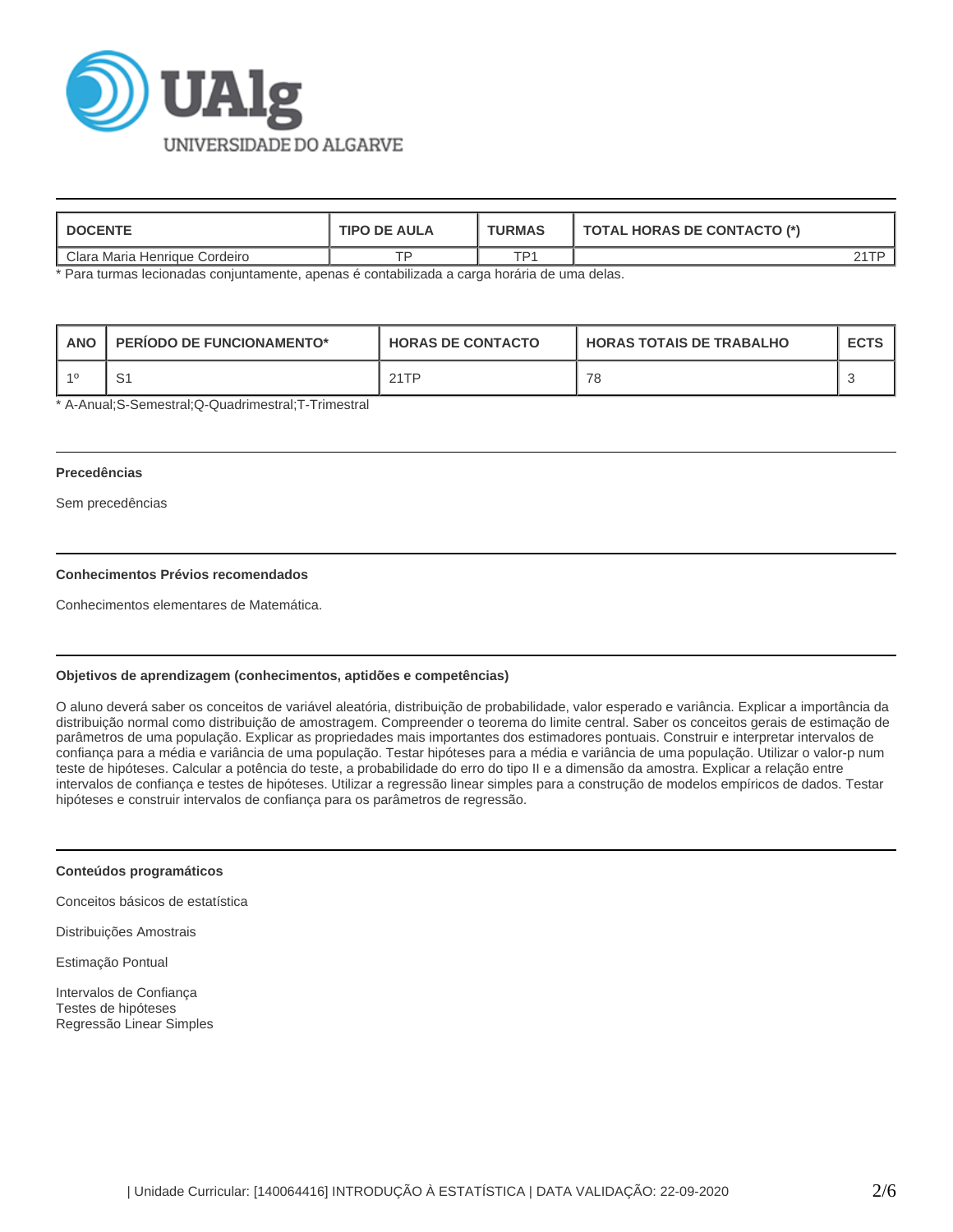

## **Metodologias de ensino (avaliação incluída)**

Aulas Teórico-práticas: ensino expositivo, incluindo exemplos ilustrativos, resolução de problemas para promover a aprendizagem ativa e desenvolver familiaridade com os conceitos.

Avaliação: teste final

# **Bibliografia principal**

- 1. David S. Moore, William I. Notz and Michael A. Fligner (2015). The basic practice of statistics. W.H. Freeman and Company, macmillan education.
- 2. John Verzani (2014). Using R for Introductory Statistics. Chapman & Hall/CRC, The R series, second edition.
- 3. Michael J. Crawley (2015). STATISTICS An introduction using R (Second Edition). Wiley.
- 4. Gerry P. Quinn and Michael J. Keough (2002). Experimental Design and Data Analysis for Biologists. Cambridge University Press.
- 5. Peter Dalgaard (2008) Introductory Statistics with R. Springer.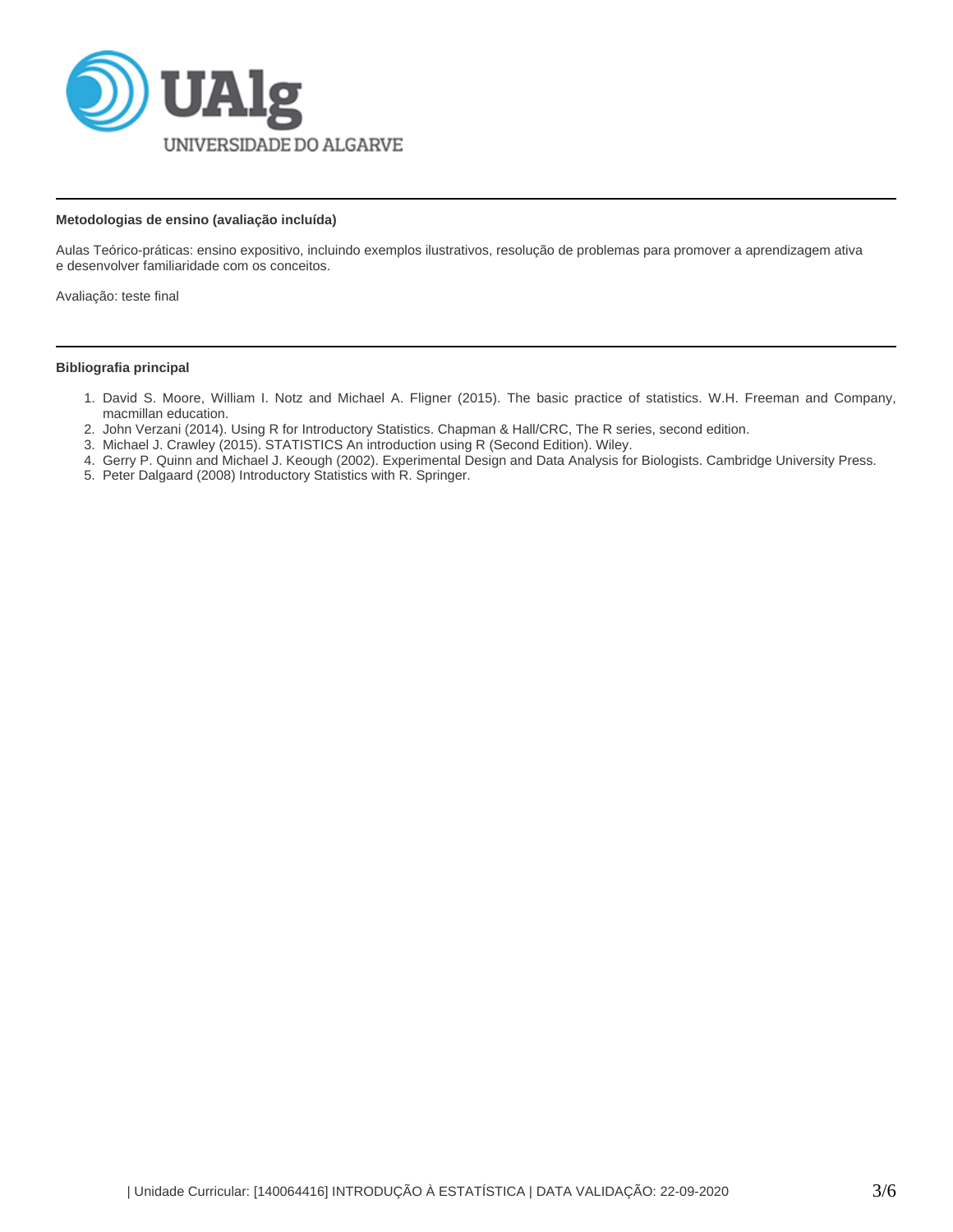

| <b>Academic Year</b>              | 2020-21                                             |
|-----------------------------------|-----------------------------------------------------|
| <b>Course unit</b>                | <b>INTRODUCTION IN STATISTIC</b>                    |
| <b>Courses</b>                    | MARINE BIOLOGY (*)<br>AQUACULTURE AND FISHERIES (*) |
|                                   | (*) Optional course unit for this course            |
| <b>Faculty / School</b>           | FACULTY OF SCIENCES AND TECHNOLOGY                  |
| <b>Main Scientific Area</b>       |                                                     |
| Acronym                           |                                                     |
| Language of instruction           | English.                                            |
| <b>Teaching/Learning modality</b> | On site.                                            |
| <b>Coordinating teacher</b>       | Clara Maria Henrique Cordeiro                       |
|                                   |                                                     |

| <b>Teaching staff</b>               | Туре | <b>Classes</b>  | Hours (*`                 |
|-------------------------------------|------|-----------------|---------------------------|
| Clara Maria<br>Cordeiro<br>Henrique | $-$  | TD <sub>1</sub> | - - <del>- -</del><br>- 1 |

\* For classes taught jointly, it is only accounted the workload of one.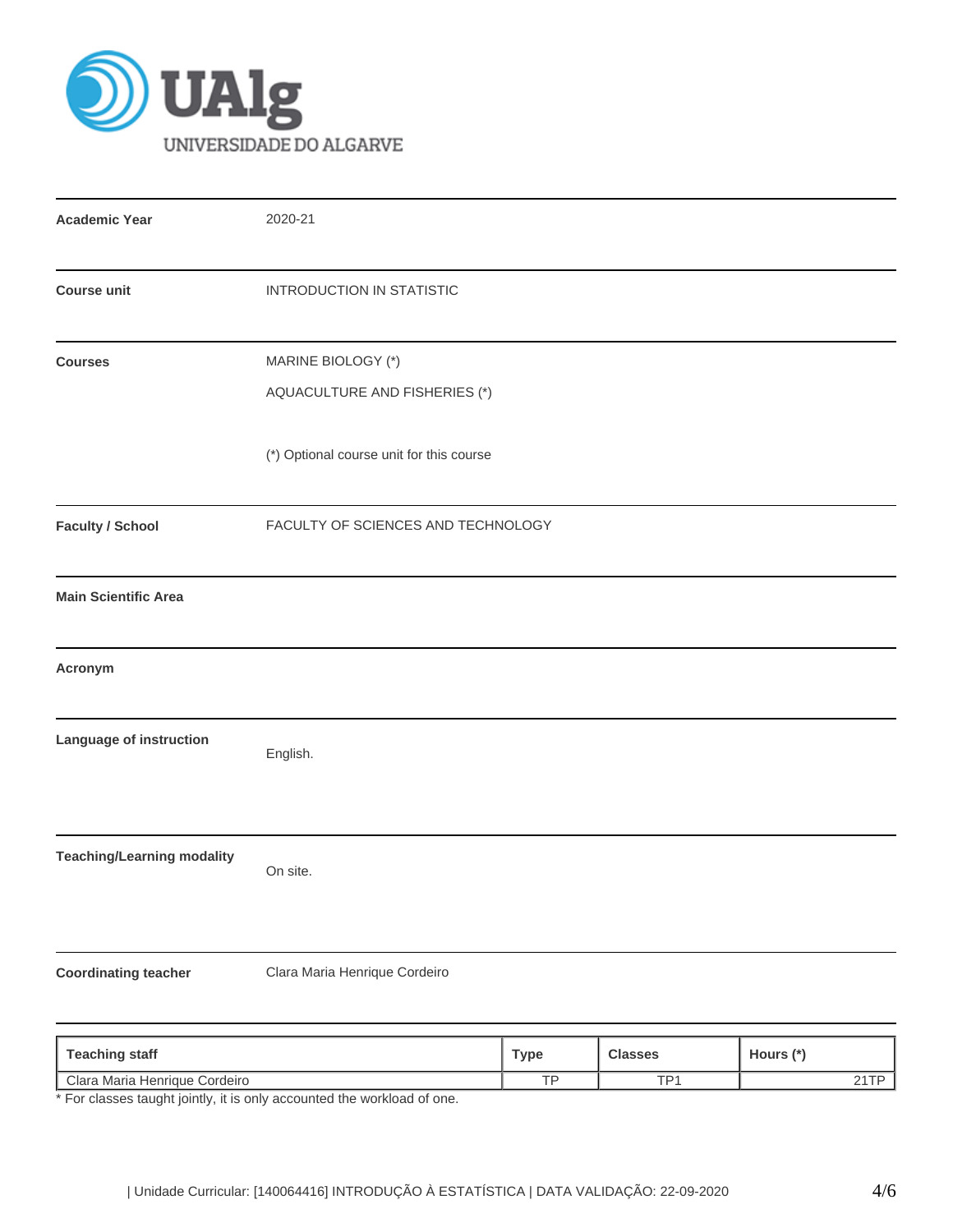

#### **Contact hours**

|  |  |   |                                                                                                                                                      | Total |
|--|--|---|------------------------------------------------------------------------------------------------------------------------------------------------------|-------|
|  |  | Ш |                                                                                                                                                      |       |
|  |  |   | - Theoretical: TP - Theoretical and practical: PL - Practical and laboratorial: TC - Field Work: S - Seminar: E - Training: OT - Tutorial: O - Other |       |

## **Pre-requisites**

no pre-requisites

## **Prior knowledge and skills**

Elementary mathematics.

# **The students intended learning outcomes (knowledge, skills and competences)**

The students should know the concepts of random variable, probability distribution, expected value and variance. Explain the importance of the normal distribution as a sampling distribution. Understand the central limit theorem. Understand the general concepts of estimation the parameters of a population. Explain the most important properties of point estimators. Construct and interpret confidence intervals for the mean and variance of a population. Test hypotheses for the mean and variance of a population. Use the p-value in a hypothesis test. Calculate the power of the test, the probability of the type II error and the sample size. Explain the relationship between confidence intervals and hypothesis testing. Test hypotheses and construct confidence intervals for the regression parameters.

| <b>Syllabus</b>                     |
|-------------------------------------|
| <b>Basic concepts of Statistics</b> |
| <b>Sampling Distributions</b>       |
| <b>Point Estimation</b>             |
| Confidence Intervals                |
| <b>Hypothesis Testing</b>           |
| Linear Regression                   |
|                                     |